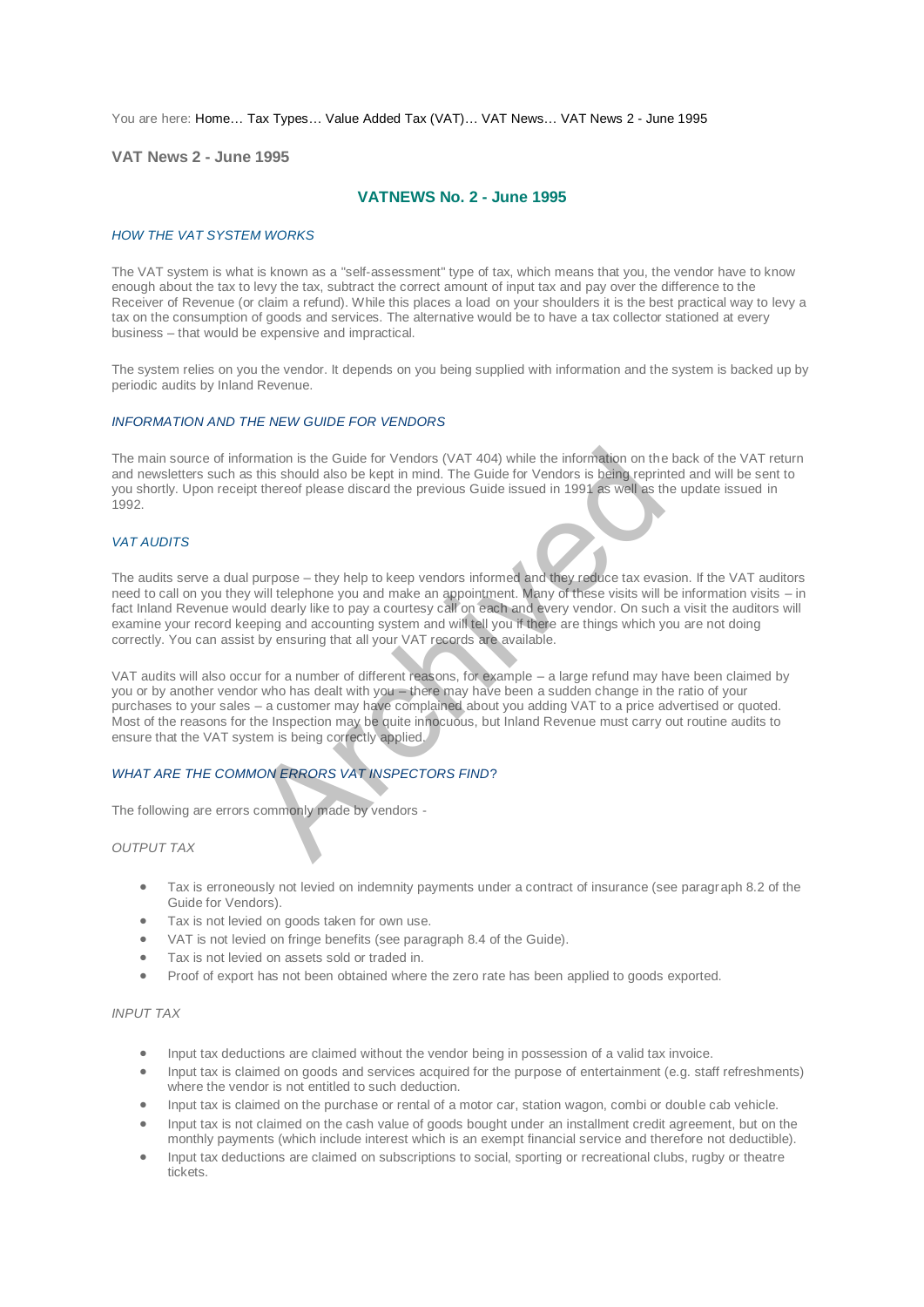- Vendors sometimes forget to claim input tax deductions on taxable supplies made to them where direct bank transfers are made (e.g. burglar alarm rental).
- Vendors claim notional input tax deductions in respect of second-hand goods but don't maintain proper second-hand goods registers (information required – name and address of supplier, description and quantity or volume of goods, date of purchase and purchase price).
- Adjustments have not been made for debit or credit notes or prompt settlement discounts granted by suppliers.

### *WHY TAX INVOICES ARE IMPORTANT*

A number of vendors who wrote to VATNEWS wanted to know why Inland Revenue insists on tax invoices. The most effective VAT systems in the world are what is known as "invoice based subtractive" systems. The VAT payable to the Receiver of Revenue is calculated by subtracting the tax you pay to your suppliers from the tax you charge your customers. The tax invoice is proof of the tax you have paid to your suppliers and it provides an audit trail to assist Inland Revenue in detecting tax evasion.

#### *WHAT INFORMATION MUST TAX INVOICES CONTAIN?*

There are two types of tax invoices and in certain situations tax invoices are not required.

#### *FULL TAX INVOICE*

This is required where the consideration (price and tax) exceeds R500. For it to be valid it **must** contain the following information:

- 1. The words "tax invoice".
- 2. The name, address and VAT registration number of the supplier.<br>3. The name and address of the recipient.
- The name and address of the recipient.
- 4. An individual serial number and date of issue.
- 5. A description of the goods or services supplied.
- 6. The quantity or volume supplied.
- 7. Either the VAT exclusive price, the VAT and the inclusive price, or the VAT inclusive price with a statement that VAT is included and the rate of VAT charged.

## *ABRIDGED TAX INVOICE*

Required where the consideration exceeds R20 but not R500. It must contain the information referred to above, but the name and address of the recipient and quantity or volume supplied (points 3 and 6) may be omitted.

## *TAX INVOICE NOT REQUIRED*

Purchases not exceeding R20 do not require tax invoices, but should be recorded in your accounting system, e.g. in a petty cash journal. Where the transaction consists of a number of regular supplies (e.g. the rental of a delivery vehicle or premises) a tax invoice will not be required, provided: The consideration (price and tax) exceeds R500. For it to be valid it must<br>various consideration (price and tax) exceeds R500. For it to be valid it must<br>didness of the recipient.<br>Archived and the ord at date of sissue.<br>Ar

- You are in possession of a written contract.
- The contract contains the name, address and VAT registration number of the supplier and confirms that the supply is subject to VAT at the standard rate.
- You retain proof of payment, e.g. bank statements (electronic transfers), or paid cheques.

#### *INPUT TAX DEDUCTIONS*

#### *CAPITAL GOODS AND SERVICES / OTHER GOODS AND SERVICES*

The input tax deduction for capital goods and services must be inserted in block 14 of the VAT 201 return. This relates to items treated as capital expenditure for accounting and income tax purposes.

The input tax deduction for other goods and services is made in block 15.

This distinction is necessary for our audit purposes and where capital purchases are included in block 15, unnecessary VAT audits are likely to occur.